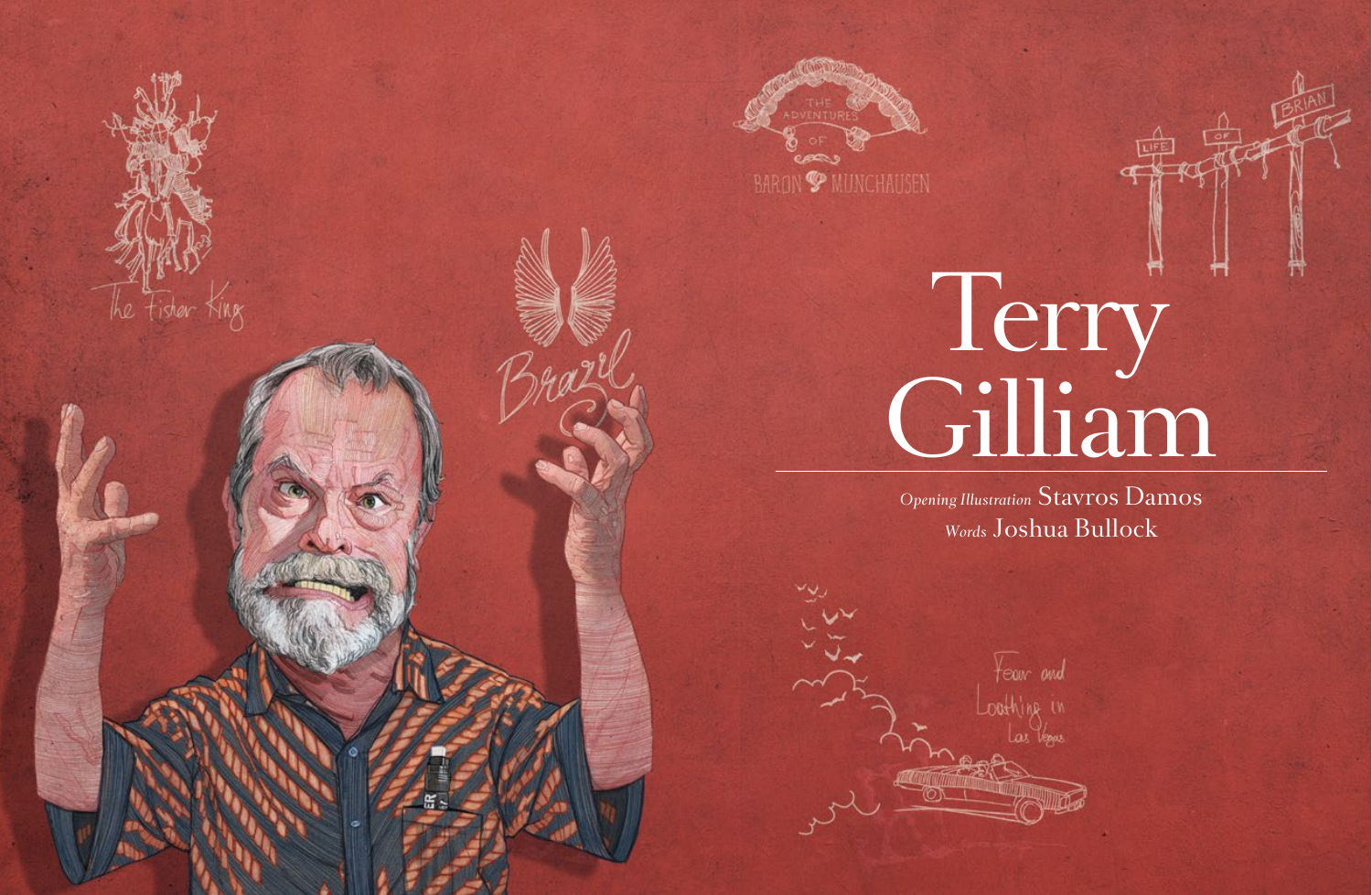





*So It Goes*: You're directing Berlioz's opera *Benvenuto Cellini* this summer, after your successful debut with *Faust* in 2011. Is it more of a case of filmmaking methods influencing your stage direction rather than the other way around?

*Terry Gilliam*: It's probably more the former. Opera meant learning a new skill, a new craft. It's very different to film. But for years before I did *Faust*, I'd been approached by people to do opera because they thought my films were 'operatic' or at least 'theatrical' if nothing else. So the transition wasn't as hard as I thought and luckily with *Faust –* and again now – I was surrounded by experienced people who could keep me from falling on my face too often. It's a totally collaborative business and I'm the novice trying to learn the job.

*SIG*: Your new film *The Zero Theorem* makes me think of *Brazil* in terms of the Orwellian future it presents. I came out of it feeling incredibly depressed.

SIG: Those concerns have always been present in your visual style. In *Twelve Monkeys, Brazil* and *The Fisher King*, there's that 'Steampunk' design to your sets and costumes – a refined primitivism. As your characters speed towards technological complexity, they also seem to have retro facets. They're Neanderthal in many ways and can't achieve humanity.

*TG*: As you should! I'm curious to see what this film looks like in ten years. Most of my stuff splits the audience completely: those who think it's fantastic and love it and those who just think, 'What the fuck was that

all about, it's really tedious.' But that's what happened with *Brazil*. People now think *Brazil* is a masterpiece. At the time, half of the audi ence walked out. It's only that time has given it its gloss of prescience. Like *Brazil*, *The Zero Theorem* is trying to prophesy something. It was just my reaction to how I saw the world. I want to encourage people to learn to be alone, to find out who they are. It's a paradox. People can't do that because then they lose their only contact with humanity. But maybe they haven't had contact with humanity to begin with because they've been tweeting and working in this abstracted version of the world.

*TG*: Maybe that is humanity. Neanderthals. It's that struggle. All my films are jihads or struggles. Too many people come to *The Zero Theorem* with a feeling that it's more intelligent or it's more intellectual or complex

Terry Gilliam is a whirling vortex of ideas and invented worlds. Born in Minnesota, he moved to Britain in the late Sixties as one-sixth of the anarchic Monty Python that took his perverse and hilarious animations as the visual glue (barely) holding their surrealist humour together. Gilliam's fantastical forays later moved into his own projects, directing the dementedly enjoyable *Jabberwocky* (1977) and *Time Bandits* (1981)*.* Never just an entertainer, his darker dystopian visions of *Brazil* (1985), *Twelve Monkeys* (1995) and this year's *The Zero Theorem* articulate anxieties over mass control and technology. An Old Testament prophet of cult filmmaking, Gilliam's career is one of fear and loathing, tilting at calamity and triumph, making enemies of studios and winning immense respect from his peers along the way. *So It Goes* salutes a true original.

> than it is. It's not! It's very simple in a sense. My wife kept saying, "You just have to submit to it" which is what Islam means. So this is my first Islamic film – with a Zen ending.

> *SIG*: Your creative beginnings were drawing cartoons for *MAD* magazine then using collage in Monty Python animations. There are certain filmmakers who have been very controlled about the special effects they use in their films and then there are others who have almost been bewitched by its possibilities.

> *TG*: I try to keep my effects primitive. Look at the first *Lord of the Rings*, which I loved. I was never a fan of the books but I thought Peter really captured something quite terrific. But as the films went on, the orcs multiplied and we still had the same number of heroes running around, fighting thousands more. The characters aren't flawed enough to interest me. I'm always obsessed with gravity, how things really fall, the pain. I'm so frightened of doing things too grandly, I try to go in an opposite direction. Into something that's smaller, more internalised. That's why Christophe Waltz is so good. What I hear from other actors who understand this thing is that *The Zero Theorem* is the best bit of

acting he's ever done, but it isn't recognised because it doesn't have the charm or the outrageousness.

*SIG*: *The Adventures of Baron Munchausen* is perhaps your grandest film in terms of pro duction and ostensibly a child's film. But it's about the nature of storytelling, the creation of worlds. He's a fabulist like yourself…

*TG*: He's a master liar. I'd always loved the books. Apparently the only other book that sold more in the Fifties than *Munchausen* was the Bible. So here was this thing that was so much part of a culture. And then it was gone. That intrigued me. Also, I wanted to put Gustave Doré's illustrations on film. Like Munchausen, I was feeling old and burnt out. And at that point, I had two daughters. That's why we wrote it with the young girl Sally as the character who reinvigorates Munchausen and allows him to fabulise again.

*SIG*: Doré was an inspiration for *Munchausen* and you've said the painter Neo Rauch is a touchstone for the world of *The Zero Theorem*. Are these subconscious references?

*TG*: No, it's conscious. I start looking for images that capture something. For *Tideland* it was Andrew Wyeth's painting, *Christina's World*, the famous one with the girl in the foreground and the house in the distance. It's not necessarily being literal about it. I know in *The Imaginarium of Doctor Parnassus* there were a lot of different references but in this one it was Neo Rauch. I think he's one of the great painters out there right now; he makes your brain work. He has different styles, he can hold different periods in the same painting and his sense of colour is fantastic. He works in a way that the Surrealists do for me, becom ing a place to leap off from.

*SIG*: Talking of leaping off, you've probably wanted to do that from a tall building after some of the terrible luck you've had on films like *The Man Who Killed Don Quixote* where filming had to be abandoned because of flooding among other reasons. Rumours abound that you're taking another stab at it…

*TG*: The script has changed since then, because I have to keep convincing myself it's a fresh idea. Back then, it was a man who is magically dragged into the seventeenth cen tury. It's not about that anymore. It's the same character who's now a commercials director. Fifteen years earlier he did this student film